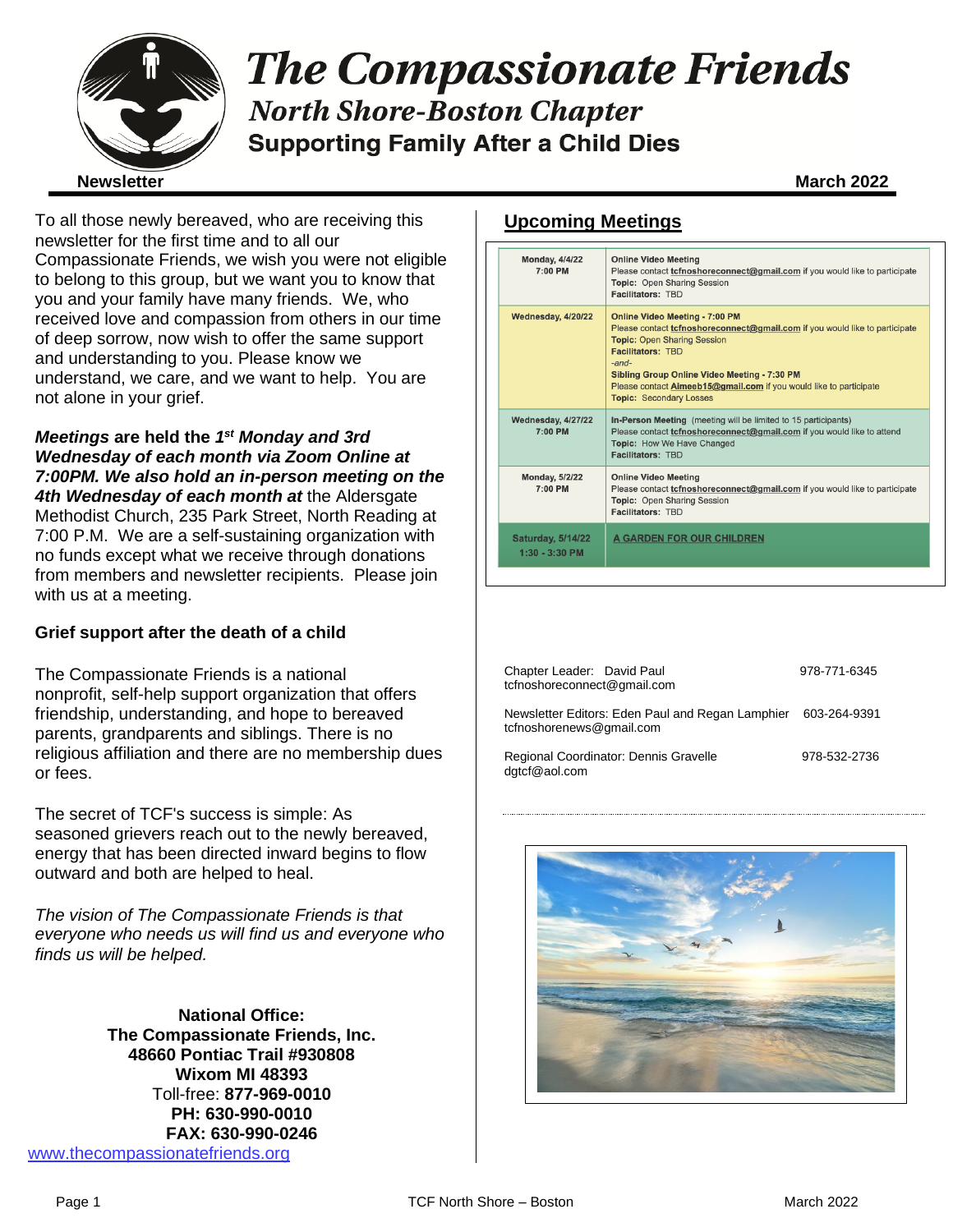**The North Shore-Boston Chapter** website is sponsored this month in loving memory of:

## **SHAYNE MICHAEL LOIZIDES**

Shayne, As long as I live As long as I breathe With every beat of my heart I promise you will not be forgotten

We love and miss you so much.

Mom, Dr., Branden, Darred, Benjamin, Reagan, Cassandra and Cameron  $\heartsuit\hat{\mathfrak{g}}$ 

*-and-*

## **JON JAMES McGLINCHEY**

Dear Jon, Although not for nearly long enough, Thank you for gifting us your bright handsome smile, your comforting bear hugs and your contagious laughter. You are missed today as much as you were yesterday and forever will be. Forever 28 Love, Your sister

### *NOT, HOW DID HE DIE, BUT HOW DID HE LIVE?*

By Anonymous

*Not, how did he die, but how did he live? Not, what did he gain, but what did he give? These are the units to measure the worth Of a man as a man, regardless of his birth. Nor what was his church, nor what was his creed? But had he befriended those really in need? Was he ever ready, with words of good cheer, To bring back a smile, to banish a tear? Not what did the sketch in the newspaper say But how many were sorry when he passed away?*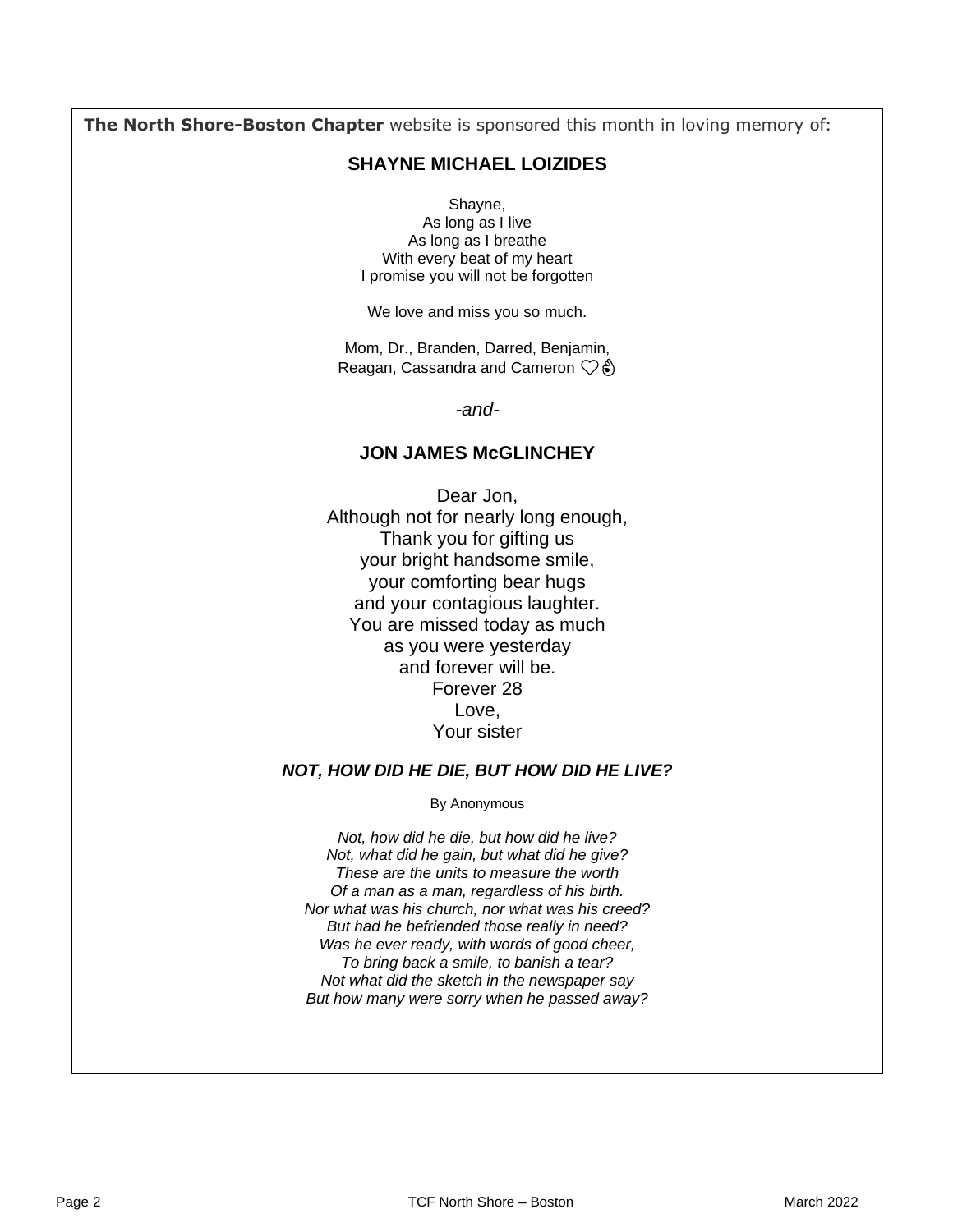## THE ROBIN'S SONG By Genesse Gentry

It's spring once again. Our part of the world is turning back towards the sun; trees are leafing out; wildflowers are blooming. Robins are again singing to one another. And, I believe, also singing to those who are grieving.

Before my daughter Lori died, I was under the misperception that only the English robin had a glorious song. That smaller, red-breasted scalawag of a bird delights all who hear it, and I had felt that we in the United States had been short-changed when they'd misnamed its larger, boring American cousin the same sweet name. All I'd ever heard our robins do was cheep!

Then one June day, almost a year after Lori died, during one of the darkest times of my grief, my ears and heart flew open with surprise at a song I heard outside my window. I distinctly heard, in the midst of my pain, a bird singing loudly and clearly, "Cheer up! Cheer up! Cheerio! . . . Cheer up! Cheer up! Cheerio!" I went outside to see what marvelous bird might have been sent to sing to me. I could barely see the bird at the top of the neighbor's poplar tree, so, while hoping this exotic, magical bird wouldn't fly away while I was gone, I went to find our binoculars.

Rushing back, I could hear the bird from each room in the house. After adjusting the binoculars, I was truly amazed to see one of our "boring" American robins come clearly into view! As he continued singing clear as day, "Cheer up! Cheer up! Cheerio!" I marveled at this special message and wondered if my robin was the only one who sang these words. So I looked it up in my Audubon Society Field Guide to North American Birds and found that my robin was not an anomaly, but that robins are considered "the true harbinger of spring, singing "Cheer-up, cheer-up, cheerily."

I stood there that day filled with wonder. I wasn't hearing things; there it was in the bird book: "Cheer-up, cheer-up, cheerily." I thought to myself, "Cheerily . . . No, that isn't what I hear." We had lived in England for a year and our family, especially Lori, who loved to put on an English accent, often said "Cheerio!" to one another when we meant, "Goodbye" or "See you later!" There was no doubt in my mind as I stood there listening. It WAS cheerio. Lori could have found no more perfect way to try to cheer me up AND say "hello!"

Nine springs have passed since then, and although I will always deeply miss Lori's physical presence in my life, those darkest of times are thankfully now mostly in the past. It is spring once again and as I hear the robin singing so hopefully in the highest branches, it takes me back to that summer day, and I smile, remembering. And I think of all those who are now in the darkest depths of their own grief and pray they too will hear this lovely song.

| Grief is in two<br>parts. The first is<br>loss. The second<br>is the remaking<br>of life.<br><b>ANNE ROIPHE</b> | Spring and Grief<br>by Corinne Roosevelt Robinson<br>I SEE my love in every little child<br>Whose eyes meet mine with laughter in their blue; I hear him in<br>the note, half sweet, half wild,<br>When bird calls bird their promise to renew;<br>I feel him in the ardor of the sun<br>That woos the fragrance from the waking flower, And maple buds,<br>rose flushed by beauty, won<br>To swift fulfilment of the Sun God's power.<br>The world is young once more as he was young, With life and<br>love reborn in everything-<br>O singing hearts! My own is faint and wrung;<br>The rapture and the riot of the Spring<br>Can but enhance the throb of my despair-<br>I miss him most when joy is everywhere! |
|-----------------------------------------------------------------------------------------------------------------|----------------------------------------------------------------------------------------------------------------------------------------------------------------------------------------------------------------------------------------------------------------------------------------------------------------------------------------------------------------------------------------------------------------------------------------------------------------------------------------------------------------------------------------------------------------------------------------------------------------------------------------------------------------------------------------------------------------------|
|-----------------------------------------------------------------------------------------------------------------|----------------------------------------------------------------------------------------------------------------------------------------------------------------------------------------------------------------------------------------------------------------------------------------------------------------------------------------------------------------------------------------------------------------------------------------------------------------------------------------------------------------------------------------------------------------------------------------------------------------------------------------------------------------------------------------------------------------------|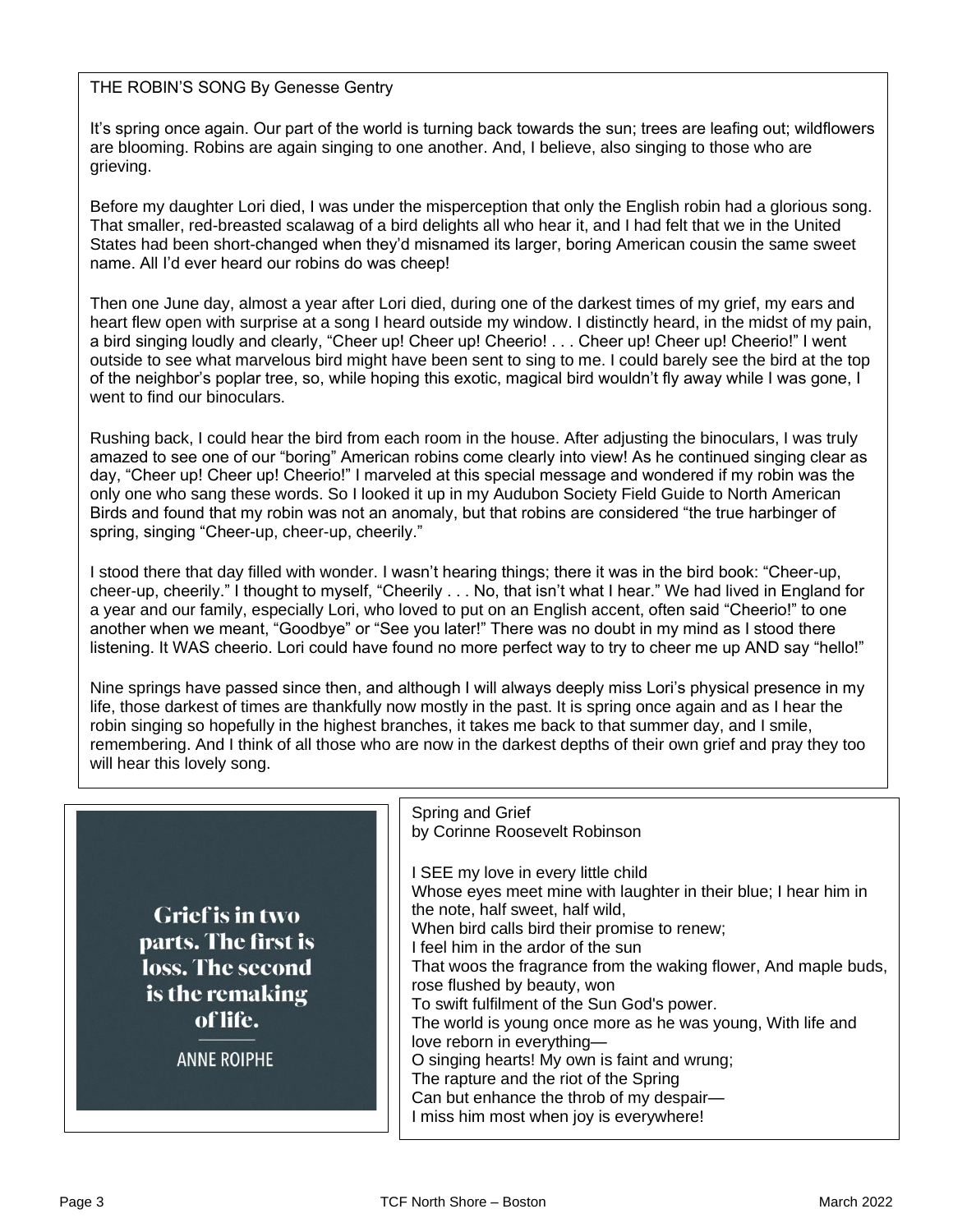## UPCOMING EVENTS



 Aldersgate United Methodist Church – 235 Park St. North Reading MA Saturday May 14th 1:30PM – 3:30PM

 Flowers will be supplied and will be planted in the garden area to the right of the church's main entrance. Our volunteers will plant the flower you select in the garden for you and your family. There will be wooden popsicle sticks<br>available on which to write the name of your child, grandchild or sibling, which will be planted next will be a Flower Garden for Our Children and will be a beautiful addition to the church's entrance area. Please feel<br>free to bring your family and friends volunteers will plant the flower you select in the garden for you and your family. There will be wooden popsicle sticks free to bring your family and friends.



August 5-7, 2022 Houston TX



 TCF North Shore-Boston Chapter 7 th Annual Walk to Remember

 Ipswich River Park 15 Central St North Reading MA Sunday, September 25th 2022 9:00AM – 12:00PM



 The **Walk To Remember** is a way for us to gather together and honor the lives of our children, grandchildren and siblings. It also serves as our chapter's largest annual fundraiser and thereby supports our chapter's mission. Family<br>members and friends are invited. members and friends are invited.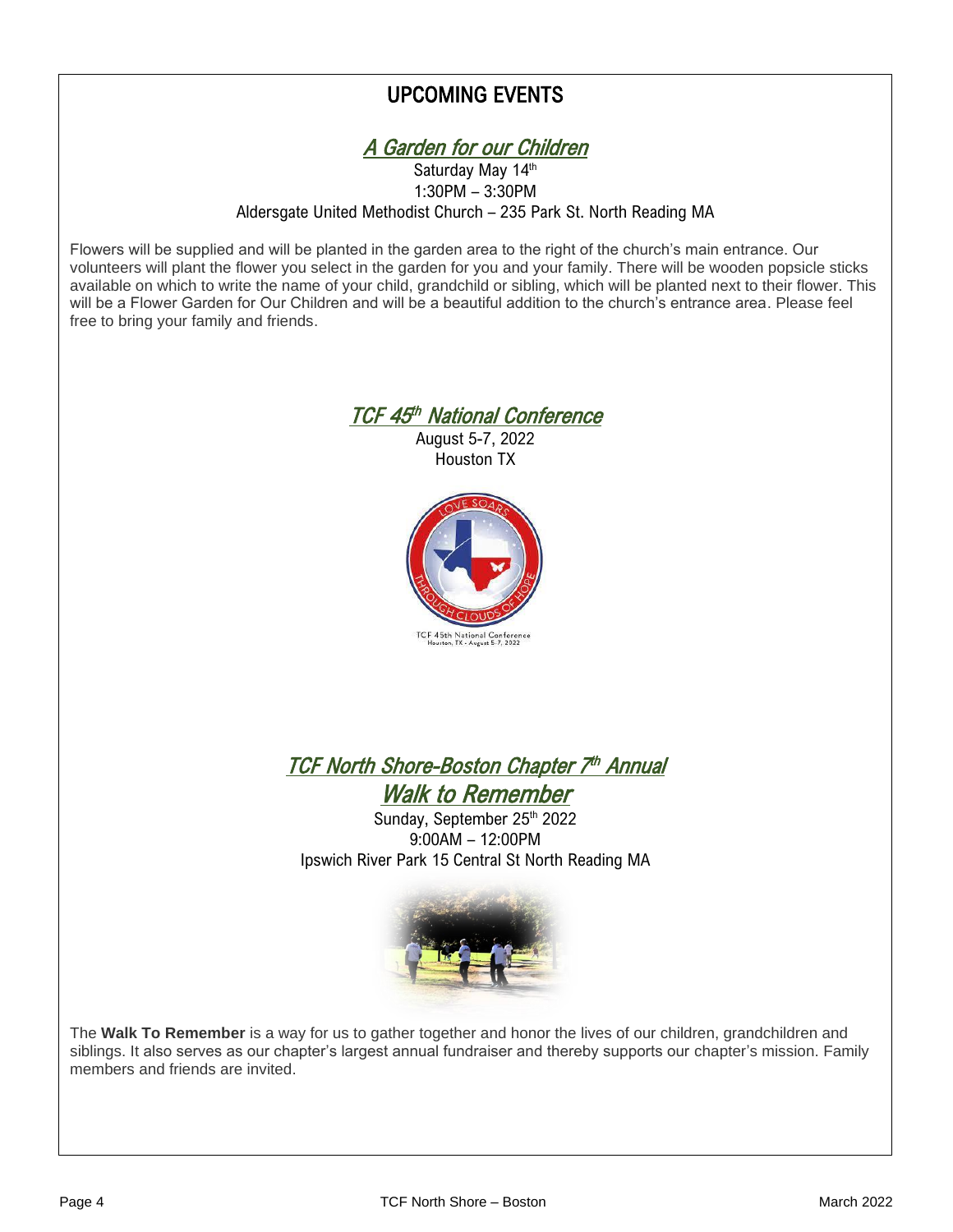

Aram Karakashian son of Pat and Garo Karakasian David Conant Siljeholm son of Anita Siljeholm Ricardo Melo son of David and Theresa Melo Brian T Wilson son of Linda Wilson Jon Paul Rahall son of Bernadette Rahall Tanya Jean Duncan daughter of Dawn Lee Black and Dan Golan David Patrick Blais son of Sally Blais Deacon Winslow Harris Debra Glabeau Dillon Patrick Dwyer son of Wayne Dwyer Robert DeCarlo son of Janet DeCarlo Staples Nicholas Alden Chittick son of Joann Chittick Joseph DeLuca son of June Doherty, nephew of Gloria Phelan,grandson of Helen Donadio Kaleigh Lambert granddaughter of Irene Lambert Hunter Fredrick Siebel grandson of Vita and Gordon Trainor Julian Matthew Mok son of Lawrence and Beatrix Mok Sheryl Kelley Daughter of Donna and Robert Maloney Patricia Gail Kingston daughter of Elaine and John Kingston

#### 67.  **March Angel Dates**

Shane Michael Loizides son of Janet Sutcliffe, sibling of Branden Loizides Maria Lorraine Andrews daughter of Michelle Smith Ryan Covino son of Linda and Bill Covino Alfonso Daniel Sisneros son of Bob & Laura Reich Joseph DeLuca son of June Doherty, nephew of Gloria Phelan, grandson of Helen Donadio Julian Mok son of Lawrence and Beatrix Mok Simon Aaron Turner Grandson of Cheryl and Marc Turner Jennifer Margot Jacob daughter of Claudette Jacob Tanya Anne Phillips daughter of Marilyn and George Phillips Derek Frechette son of Janet Frechette Andrew Geljookian son of Nancy & John Geljookian Scott Barry Peterson son of Tim & Patty Peterson Susan Eaton daughter of Patti Eaton Christopher Howland Webber son of Joanie Howland and Bill Webber Jon James McGlinchey son of Jim and Laureen McGlinchey Justin McLeod son of Kim McLeod Maren Cao daughter of Xuandong Cao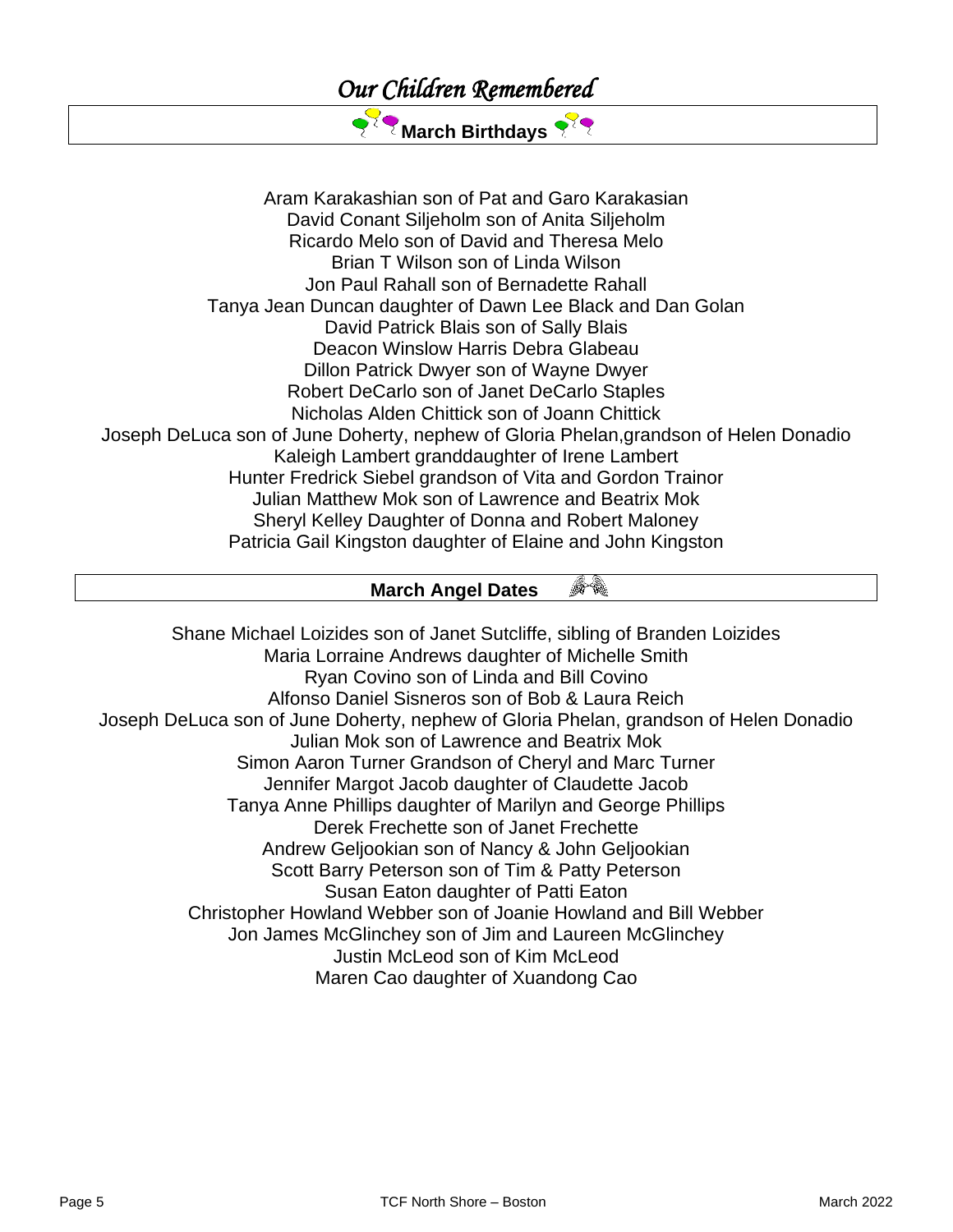As a regular feature, the newsletter is used to acknowledge the Birthdays and Anniversaries of the death of our children/siblings at the request of parents/siblings. Permission must be given for us to print your child's name. For privacy reasons we do not print dates. You only need to give permission once and we will keep it on record.

Childs Name: \_\_\_\_\_\_\_\_\_\_\_\_\_\_\_\_\_\_\_\_\_\_\_\_\_\_\_\_\_ Birth Date: \_\_\_\_\_\_\_\_\_ Angel Date:\_\_\_\_\_\_\_\_\_\_

Parents:

**Send to**: David Paul 48 Castle View Dr, Gloucester, MA 01930

**Note:** If your child's information is missing or not correct please send the correct data to be posted in the next edition to: [tcfnoshorenews@gmail.com](mailto:tcfnoshorenews@gmail.com)

|                  | Our telephone friends are here to help you if you feel the need to connect<br>with someone outside of our usual meeting night. We are not<br>professionals – we are all bereaved parents seeking to find a way<br>through our grief.<br>Please be considerate in the timing of your calls to these volunteers. |              |
|------------------|----------------------------------------------------------------------------------------------------------------------------------------------------------------------------------------------------------------------------------------------------------------------------------------------------------------|--------------|
| <b>Beverly</b>   | Carmen Pope, son, 3 days, anencephaly; son, 11, boating accident                                                                                                                                                                                                                                               | 978-998-4087 |
| <b>Billerica</b> | Jeff Moore, son, 17, moped accident                                                                                                                                                                                                                                                                            | 978-663-8539 |
| Gloucester       | Melinda & David Paul, daughter, 20, sudden cardiac arrest                                                                                                                                                                                                                                                      | 978-771-6345 |
| Haverhill        | Crystal Chambers, sibling, 28, cause unknown                                                                                                                                                                                                                                                                   | 508-523-2810 |
| North Andover    | Catherine Olson, daughter, 27, pedestrian accident                                                                                                                                                                                                                                                             | 978-681-8341 |
| Salem, NH        | Regan Burke, son, 8, pneumonia/cardiac arrest                                                                                                                                                                                                                                                                  | 603-264-9391 |
| Winchester       | Reenie McCormack, son, 20, drowning                                                                                                                                                                                                                                                                            | 781-729-1878 |
| Woburn           | Nancy Whipple, son, 22 months, cancer                                                                                                                                                                                                                                                                          | 781-938-5840 |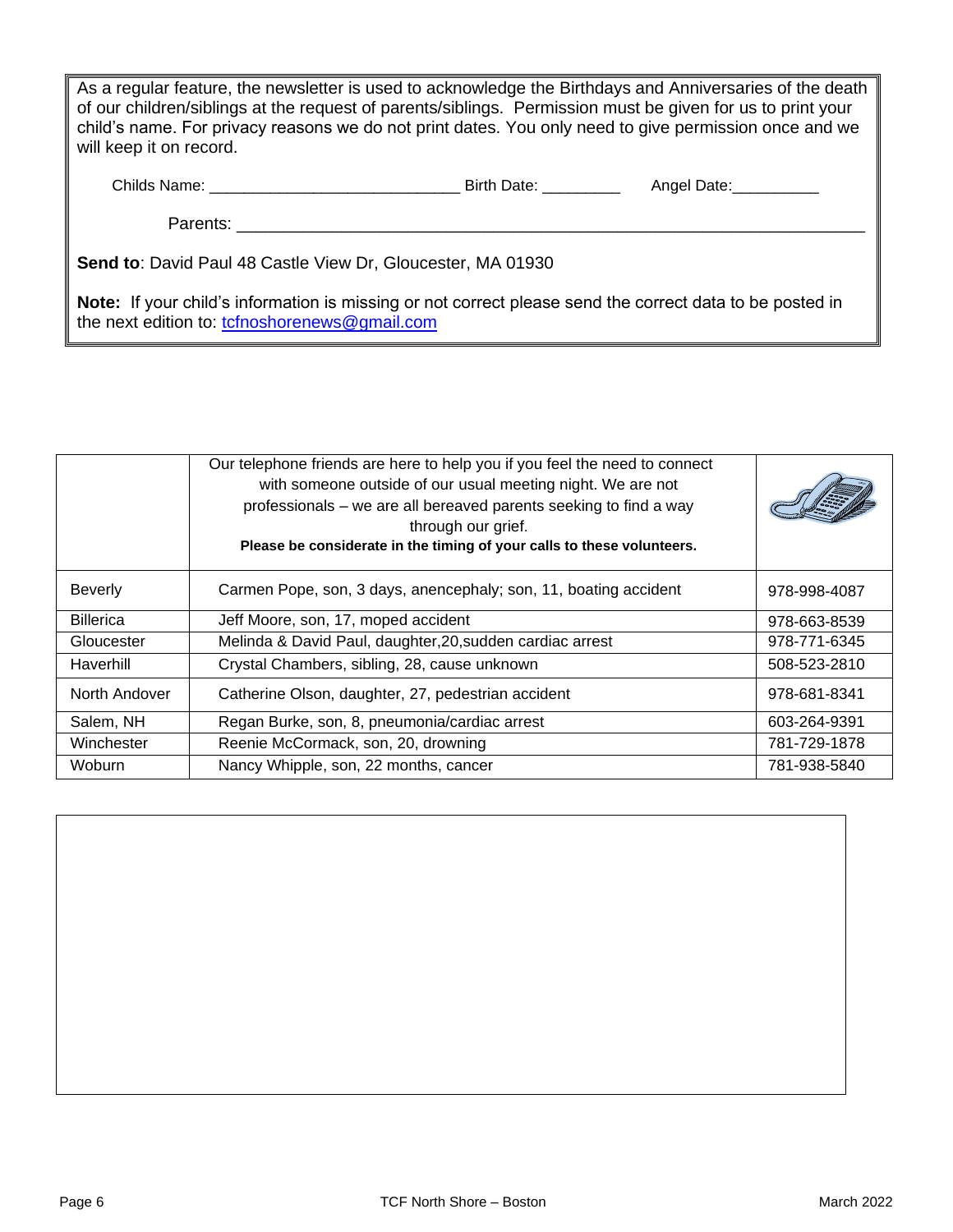

## **Love Notes**

In Memory of Patricia Kingston

Remembering you on your Birthday. You will never be forgotten.

Love Mom



*This section is reserved for personal messages in memory of our children, grandchildren, and siblings. Donations received help to cover the operating costs of the chapter; monthly meetings, refreshments, newsletter mailing, etc. While not expected, any donations are always appreciated.*

## *Thank you to all who continue to leave donations in the box at every meeting*

Love Notes are a way to share a message in memory of your child/grandchild/sibling. Donations received with Love notes help with the cost of publication of this newsletter.

Please send your Love Notes with donation by mail to

**Bob Boulanger, 42 Chatham Rd. Billerica, MA 01821**, or give them to the leader at the monthly meetings. Please use the form below to assure notes are posted exactly as you want them. Love Notes for the next newsletter must be received by the **15th of the previous month.** 

Love Gifts for future dates may be sent at any time; month to be published: \_\_\_\_\_\_\_\_

**Love Gift from \_\_\_\_\_\_\_\_\_\_\_\_\_\_\_\_\_\_\_\_\_\_\_\_\_\_\_\_\_\_\_ In memory of \_\_\_\_\_\_\_\_\_\_\_\_\_\_\_\_\_\_\_\_\_\_\_\_\_\_\_\_\_\_\_\_\_\_\_\_\_\_\_\_\_\_**

 **\_\_\_\_\_\_\_\_\_\_\_\_\_\_\_\_\_\_\_\_\_\_\_\_\_\_\_\_\_\_\_\_\_\_\_\_\_\_\_\_\_\_\_\_\_\_\_\_\_\_\_\_\_\_\_\_\_\_\_\_\_\_\_\_\_\_\_\_\_\_\_\_\_\_\_\_\_\_\_\_\_\_\_\_\_\_\_\_\_\_**

**Message: \_\_\_\_\_\_\_\_\_\_\_\_\_\_\_\_\_\_\_\_\_\_\_\_\_\_\_\_\_\_\_\_\_\_\_\_\_\_\_\_\_\_\_\_\_\_\_\_\_\_\_\_\_\_\_\_\_\_\_\_\_\_\_\_\_\_\_\_\_\_\_\_\_\_\_\_\_\_\_\_\_\_\_\_\_\_\_\_\_**